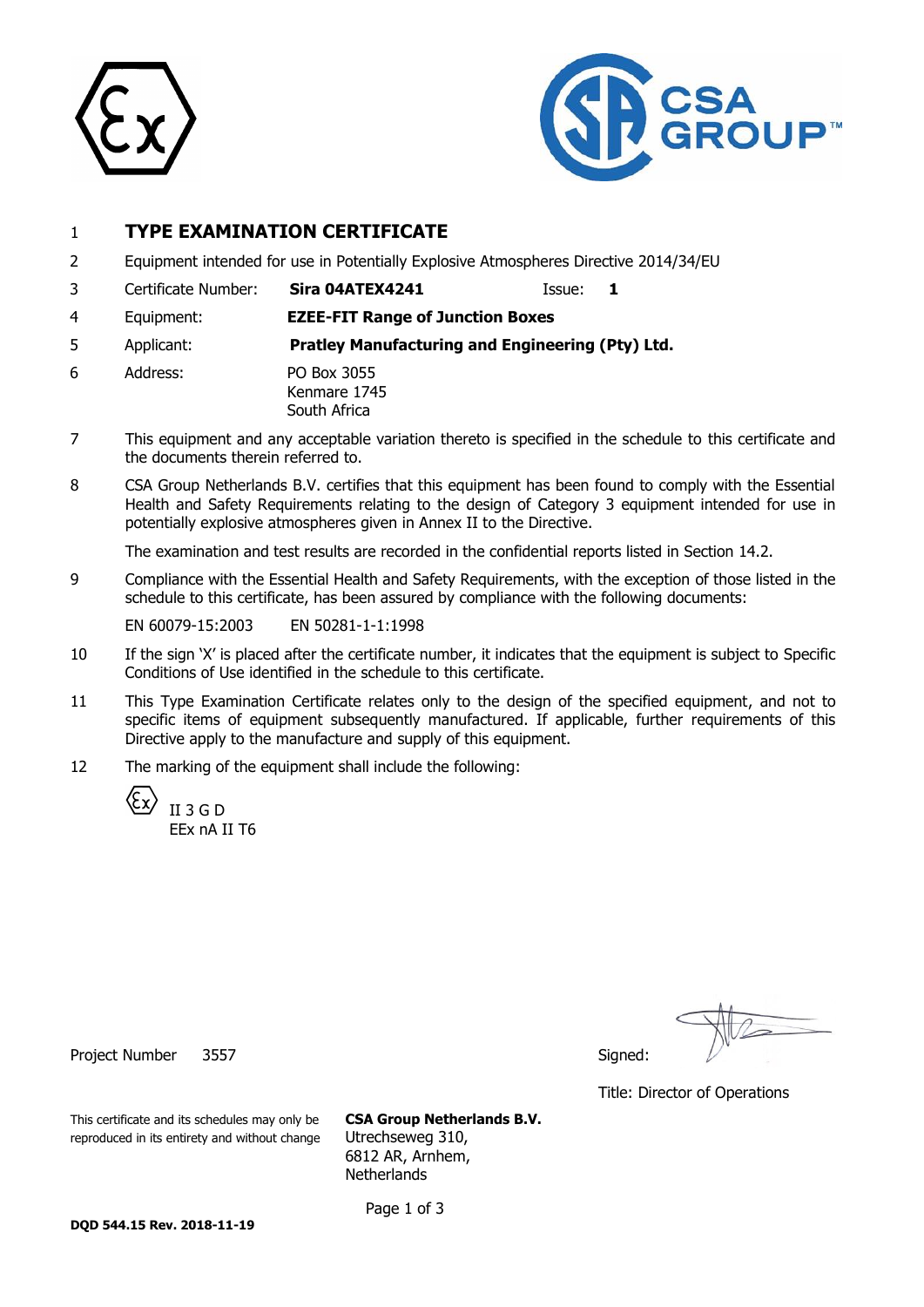



#### **SCHEDULE**

#### **TYPE EXAMINATION CERTIFICATE Sing 04ATEX4241**

**Issue 1**

#### 13 **DESCRIPTION OF EQUIPMENT**

The EZEE-FIT Range of Junction boxes are general purpose junction boxes rated for use with rail mounted Kwikblok terminals up to 800 V.

The junction boxes are manufactured in orange, grey or black polyester with a lid manufactured from the same material or clear polycarbonate. The junction boxes have a circular shape, with cable entry locations in the curved side wall. The entry points are available in various configurations. The lid is fitted with an elastomeric gasket and is fixed to the base with four screws.

Inside the enclosure a terminal rail is fixed to the base with screws. Rail mounted Kwikblok terminals are fitted to the rail between partitions and end stops. The types permitted, their voltage and current ratings are given in the table below.

Suitably certified cable entry devices may be selected by the installer, or alternatively the entry locations may be fitted with Pratley gland accessories to form integral cable glands suitable for armoured or nonarmoured cable. Stopping plugs and conduit adaptors may also be provided.

An earth terminal is provided in the base of the enclosure. This is in electrical contact with metallic cable glands, if fitted, via a link embedded in the polyester to the threaded brass insert in the cable entry.

The following numbers of terminals, at the maximum current specified per terminal, are permitted for T6 temperature class:

| <b>Junction Box</b><br><b>Type</b> | kplok<br>m<br>×<br>0<br>A<br>$\bullet$<br>$\infty$<br>$\omega$<br>m<br>$\tilde{\mathbf{p}}$<br>Kwil<br>×<br>−<br>ទឹ<br>Ě | Kwikblok<br><b>IK5</b><br>o<br>$\overline{8}$<br>Н<br>pe<br>$\mathbf{\Omega}$<br>$\overline{\phantom{a}}$<br>a<br>► | c<br>c<br>lold<br>U<br>О<br>$\overline{\mathbf{8}}$<br>頁<br>$\overline{\epsilon}$<br>×<br>e<br>æ<br>ę<br>⋛ | w<br>Kwikblok<br>IK1<br>$\overline{\mathbf{5}}$<br>c<br>×<br>pe<br><b>IQ</b> | ō<br>ē<br>Ø<br>m<br>頁<br>ဖ<br>စ္တ<br>Kwil<br>≏<br><b>IQ</b> |
|------------------------------------|--------------------------------------------------------------------------------------------------------------------------|---------------------------------------------------------------------------------------------------------------------|------------------------------------------------------------------------------------------------------------|------------------------------------------------------------------------------|-------------------------------------------------------------|
|                                    | 10                                                                                                                       | $\overline{\phantom{0}}$                                                                                            | $\overline{\phantom{a}}$                                                                                   |                                                                              |                                                             |
|                                    | 11                                                                                                                       | 10                                                                                                                  | ۰                                                                                                          |                                                                              |                                                             |
|                                    | 17                                                                                                                       | 14                                                                                                                  |                                                                                                            |                                                                              |                                                             |
|                                    | 24                                                                                                                       | 20                                                                                                                  | 16                                                                                                         | 12                                                                           |                                                             |
|                                    | 25                                                                                                                       | 22                                                                                                                  | 16                                                                                                         | 13                                                                           | 9                                                           |

Alternatively, combinations of these terminals and the following listed below may be fitted, provided the maximum power dissipation in accordance with EN 50019:2000 Annex C, C.2 does not exceed:

| <b>Junction Box Type</b> | <b>Maximum power</b> |
|--------------------------|----------------------|
|                          | 1.38 W               |
|                          | 2.15 W               |
|                          | 3.67 W               |
|                          | 4.00 W               |
|                          | 5.5 W                |

This certificate and its schedules may only be **CSA Group Netherlands B.V.** reproduced in its entirety and without change Utrechseweg 310,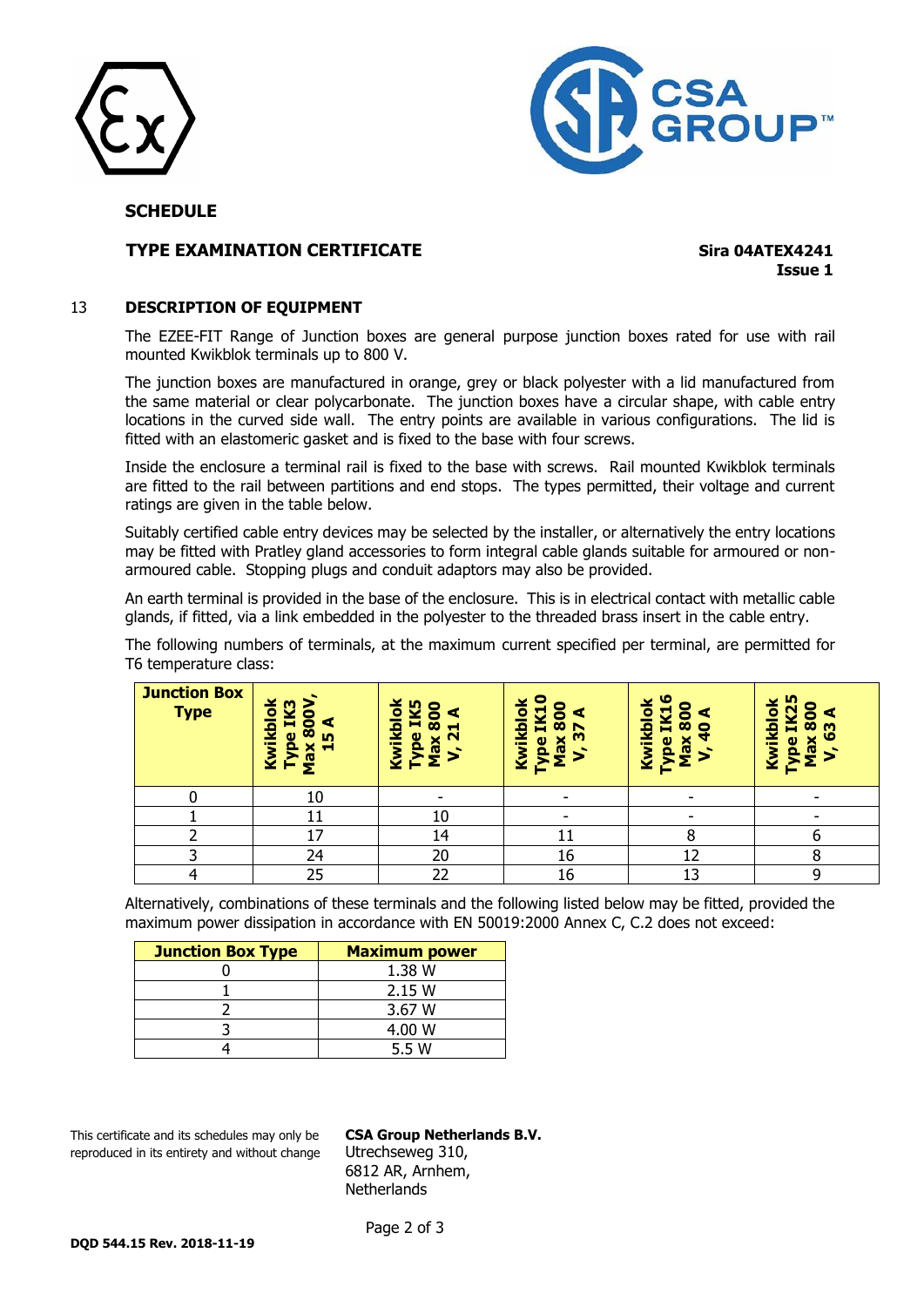



**SCHEDULE**

#### **TYPE EXAMINATION CERTIFICATE Sing 04ATEX4241**

# **Issue 1**

The Kwikblok terminals accept the following conductor sizes:

| <b>Kwikblok Terminal</b><br>type | <b>Conductor size range</b> | <b>Maximum current</b><br>(A) |
|----------------------------------|-----------------------------|-------------------------------|
| IK3                              | $0.5$ to 4 mm <sup>2</sup>  | 27                            |
| IK <sub>5</sub>                  | $0.5$ to 6 mm <sup>2</sup>  | 36                            |
| <b>IK10</b>                      | $0.5$ to 10 mm <sup>2</sup> | 67                            |
| <b>IK16</b>                      | $0.5$ to 16 mm <sup>2</sup> | 87                            |
| IK <sub>25</sub>                 | 10 to 25 mm <sup>2</sup>    | 115                           |
| <b>IK50</b>                      | 16 to 50 mm <sup>2</sup>    | 150                           |
| <b>IK70</b>                      | 25 to 95 $mm2$              | 220                           |

#### 14 **DESCRIPTIVE DOCUMENTS**

#### 14.1 **Drawings**

Refer to Certificate Annexe.

#### 14.2 **Associated CSA Reports and Certificate History**

| <b>Issue</b> | Date              | Report number | Comment                                                                                                                                                                                                                                                                                                                                                                                                                                                                                                                                                                                                                                                                                                                                                                                                                                                                                                                                                                  |
|--------------|-------------------|---------------|--------------------------------------------------------------------------------------------------------------------------------------------------------------------------------------------------------------------------------------------------------------------------------------------------------------------------------------------------------------------------------------------------------------------------------------------------------------------------------------------------------------------------------------------------------------------------------------------------------------------------------------------------------------------------------------------------------------------------------------------------------------------------------------------------------------------------------------------------------------------------------------------------------------------------------------------------------------------------|
| 0            | 06 September 2004 | R53A9321A     | The release of the prime certificate.                                                                                                                                                                                                                                                                                                                                                                                                                                                                                                                                                                                                                                                                                                                                                                                                                                                                                                                                    |
|              | 15th October 2019 | 3557          | Transfer of certificate Sira 04ATEX4241 from Sira<br>Certification Service to CSA Group Netherlands<br>B.V<br>All previously issued certification was rationalised<br>into a single certificate, Issue 1, Issue 0<br>referenced above is only intended to reflect the<br>history of the previous certification and has not<br>been issued as a document in this format.<br>Type-Examination Certificate in accordance with<br>94/9/EC updated to Type-Examination Certificate<br>in accordance with Directive 2014/34/EU. (In<br>accordance with Article 41 of Directive 2014/34/EU, Type-<br>Examination Certificates referring to 94/9/EC that were in<br>existence prior to the date of application of 2014/34/EU (20<br>April 2016) may be referenced as if they were issued in<br>accordance with Directive 2014/34/EU. Variations to such<br>Type-Examination Certificates may continue to bear the<br>original certificate number issued prior to 20 April 2016.) |

#### **SPECIFIC CONDITIONS OF USE** (denoted by X after the certificate number)

None

#### 16 **ESSENTIAL HEALTH AND SAFETY REQUIREMENTS OF ANNEX II** (EHSRs)

The relevant EHSRs that are not addressed by the standards listed in this certificate have been identified and individually assessed in the reports listed in Section 14.2.

This certificate and its schedules may only be **CSA Group Netherlands B.V.** reproduced in its entirety and without change Utrechseweg 310,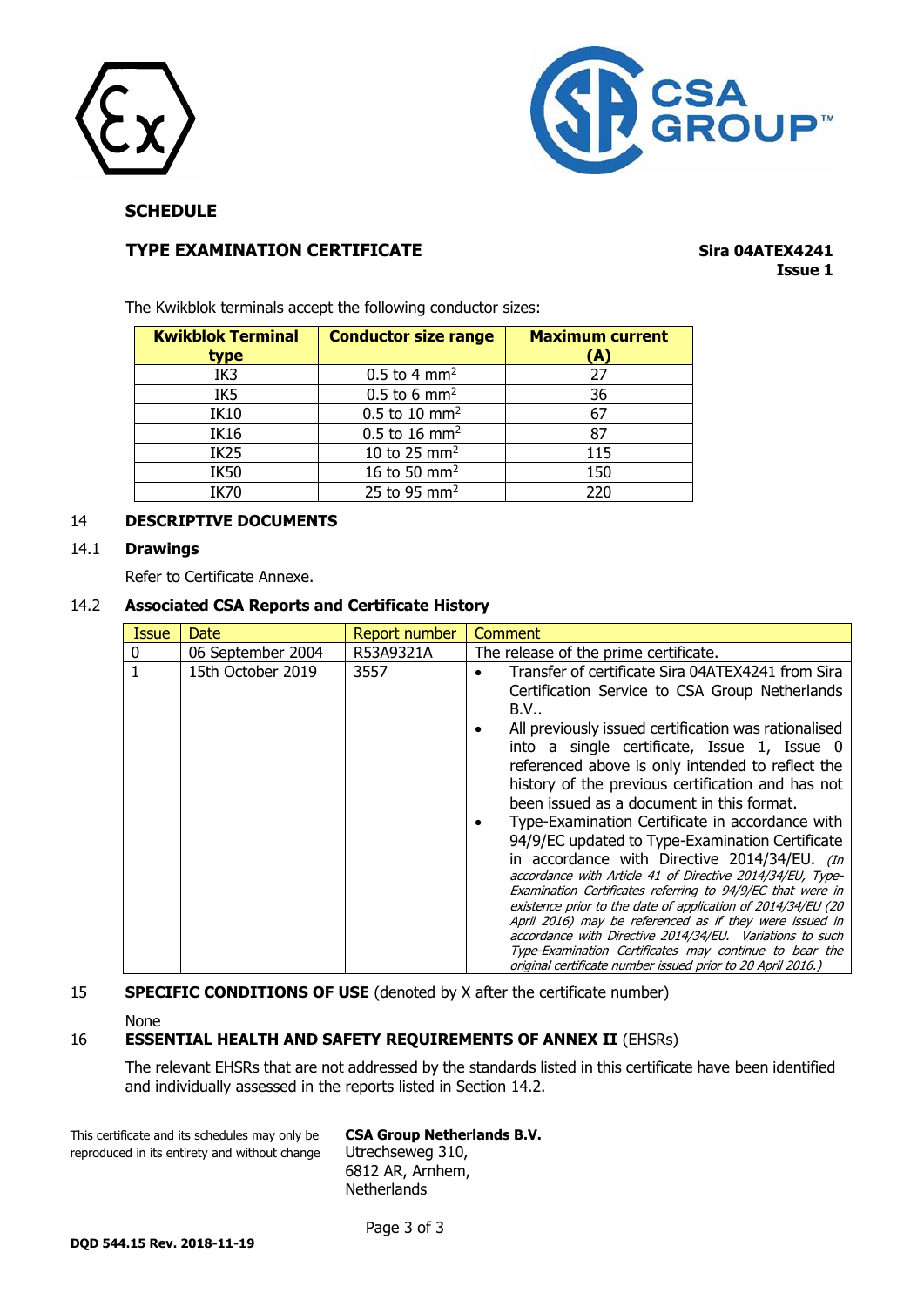

| <b>Certificate Number:</b> | <b>Sira 04ATEX4241</b>                                     |
|----------------------------|------------------------------------------------------------|
| Equipment:                 | <b>EZEE-FIT Range of Junction Boxes</b>                    |
| Applicant:                 | <b>Pratley Manufacturing and Engineering</b><br>(Pty) Ltd. |

#### **Issue n**

| Drawing No.         | <b>Sheet</b> | Rev.                     | <b>Date</b>   | <b>Title</b>                                   |
|---------------------|--------------|--------------------------|---------------|------------------------------------------------|
| 2961                | $1$ of $1$   |                          | Mar 01        | Optional polycarbonate lids                    |
| 2962                | $1$ of $1$   | $\overline{2}$           | Jun 01        | Optional polycarbonate lids                    |
| 2371                | $1$ of $1$   | D                        | Apr 01        | Lids for No.1 boxes                            |
| 2372                | $1$ of $1$   | $\overline{C}$           | Jun 01        | Lids for No 2 boxes                            |
| $56025 - 56027$ &   | $1$ of $1$   | A                        | Jan 96        | No 1 and 2 box assemblies                      |
| $56028 - 56030$     |              |                          |               |                                                |
| 56134/56138 & 56139 | $1$ of $1$   | $\frac{1}{2}$            | Oct 97        | No 1 & 2 Y and H reduced entry assemblies      |
| 56125 - 56130       | $1$ of $1$   | $\overline{A}$           | Jan 95        | No 1 & 2 box assemblies for armoured cable /PC |
|                     |              |                          |               | lids                                           |
| 57512-57514         | $1$ of $1$   | $\overline{\phantom{a}}$ | Sept 97       | No 1 & 2 assmblies armoured cable DMC/PC lids  |
| 57522-57524         |              |                          |               |                                                |
| 57412-57414         |              |                          |               |                                                |
| 57422-57424         |              |                          |               |                                                |
| 57602-57604         | $1$ of $1$   | $\overline{\phantom{a}}$ | Sept 97       | No 1&2 assemblies for armoured cable reduced   |
| 57606-57608         |              |                          |               | entries DMC                                    |
| 56131-56133         | $1$ of $1$   | $\blacksquare$           | Sept 97       | No 1&2 assemblies for armoured cable reduced   |
| 56135-56137         |              |                          |               | entries DMC                                    |
| 56053, 56063        | $1$ of $1$   | A                        | Jan 96        | No 1 & 2 Y and 2 H entries assemblies for      |
| 56064, 74116        |              |                          |               | armoured cables                                |
| 74126               |              |                          |               |                                                |
| 73516, 73526        | $1$ of $1$   | $\blacksquare$           | <b>Jun 95</b> | No 1, 2 & 3 Y and 2H entry for armoured cables |
| 73536, 73528        |              |                          |               |                                                |
| 73316, 73326        |              |                          |               |                                                |
| 73336, 73329        |              |                          |               |                                                |
| 57605, 57609        | $1$ of $1$   | $\blacksquare$           | Oct 97        | No 1, 2 & 3 Y and 2H entry for armoured cables |
| 57613, 57617        |              |                          |               |                                                |
| 1056                | $1$ of $1$   | $\mathsf{C}$             | 15 Aug 97     | No 1 box body                                  |
| 1331                | $1$ of $1$   | $\Box$                   | <b>Jul 98</b> | No 1 parallel entry (reduced)                  |
| 1057                | $1$ of $1$   | $\mathsf B$              | May 04        | No 2 box Y entry                               |
| 1060-1062           | $1$ of $1$   | A                        | Mar 00        | No 2 body orange DMC                           |
| 1053-1055           | $1$ of $1$   | $\overline{C}$           | 15 aug 97     | No 1 body orange DMC                           |
| 1401                | $1$ of $1$   | $\Box$                   | Jun 99        | No2 body x 4 parallel entries                  |
| 1343                | $1$ of $1$   | Ξ                        | Mar 00        | No 2 body Y entry                              |
| 1340-1342           | $1$ of $1$   | ${\sf A}$                | Mar 00        | No 2 body reduced entry x 2                    |
| 1339                | $1$ of $1$   | $\Box$                   | Mar 00        | No 1 body Y entry                              |
| 1336-1338           | $1$ of $1$   | $\blacksquare$           | Mar 00        | No 1 body reduced entry x 2                    |
| 1382-1384           | $1$ of $1$   | $\overline{A}$           | Oct 97        | Harness for No 1 & 2 box                       |
| 1316-1323           |              |                          |               |                                                |
| 1344-1351           | $1$ of $1$   | $\blacksquare$           | Apr 00        | Harness for reduced entry boxes No 1 & No 2    |
| 1397                | $1$ of $1$   | $\Box$                   | Apr 00        | Harness for H type reduced entry Box No 2      |
| 1398                | $1$ of $1$   | $\frac{1}{2}$            | Apr 00        | Harness for H type box No 2                    |

This certificate and its schedules may only be **CSA Group Netherlands B.V.** reproduced in its entirety and without change Utrechseweg 310,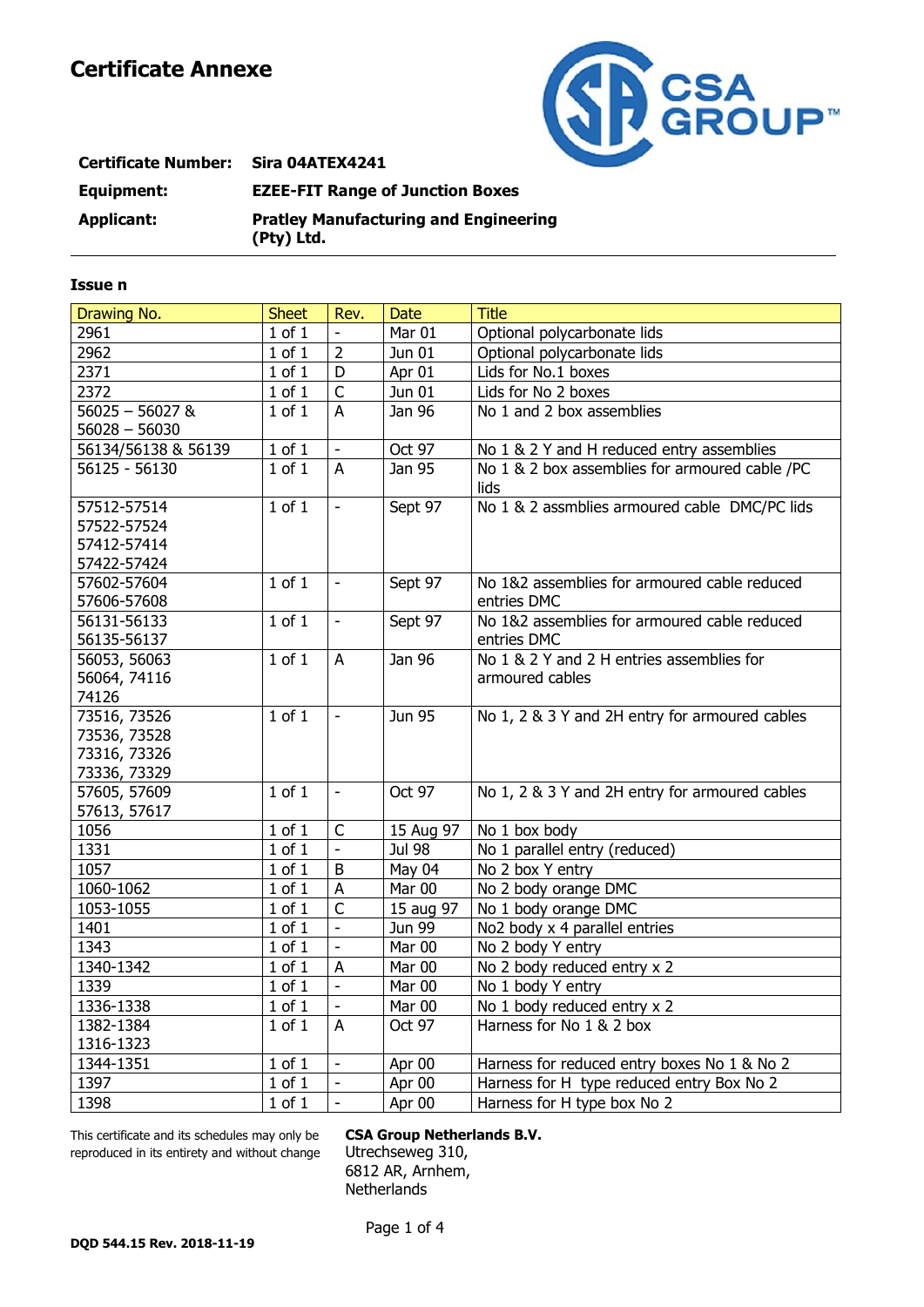

## **Certificate Number: Sira 04ATEX4241 Equipment: EZEE-FIT Range of Junction Boxes Applicant: Pratley Manufacturing and Engineering (Pty) Ltd.**

| Drawing No.             | <b>Sheet</b> | Rev.                     | <b>Date</b> | <b>Title</b>                             |
|-------------------------|--------------|--------------------------|-------------|------------------------------------------|
| 2857-2858               | $1$ of $1$   | C                        | Jan 04      | Nylon insert for cover screws            |
| 1363-1365               | $1$ of $1$   | A                        | Feb 00      | Box No4 Orange DMC reduced entry         |
| 1058                    | $1$ of $1$   | A                        | Jun 99      | $\overline{No2}$ x 4 parallel entries    |
| 57610-57612             | $1$ of $1$   | $\blacksquare$           | Oct 97      | No 3 & 4 boxes orange with reduced entry |
| 57614-57616             |              |                          |             |                                          |
| 57002-57004             | $1$ of $1$   | B                        | May 04      | No Obox assemblies for armoured cables   |
| 57202-57204             |              |                          |             |                                          |
| 57502-57504             |              |                          |             |                                          |
| 57402-57404             |              |                          |             |                                          |
| 1360-1362               | $1$ of $1$   | $\overline{\phantom{a}}$ | Feb 00      | Box No 3 with reduced entry              |
| 57532-57534             | $1$ of $1$   | $\overline{\phantom{a}}$ | Oct 97      | No 3 & 4 box assemblies PC lids          |
| 57432-57434             |              |                          |             |                                          |
| 57542-57544             |              |                          |             |                                          |
| 57442-57444             |              |                          |             |                                          |
| 1050-1052               | $1$ of $1$   | B                        | Apr 00      | Body No 0 orange                         |
| 1063-1065               | $1$ of $1$   | A                        | Feb 00      | Box No 3                                 |
| 1066-1068               | $1$ of $1$   | A                        | Feb 00      | Box No 4                                 |
| 2370 & 2375             | $1$ of $1$   | D                        | Apr 01      | DMC lid for No 0 Box                     |
| 2255                    | $1$ of $1$   | B                        | Oct 03      | Gasket for No 3 cover                    |
| 2256                    | $1$ of $1$   | B                        | Oct 03      | Gasket for No 4 cover                    |
| 2252                    | $1$ of $1$   | $\mathsf C$              | Oct 03      | Gasket for No 0 cover                    |
| 3091                    | $1$ of $1$   | $\overline{a}$           | Jul 00      | Polycarbonate lid for No 3 box           |
| 2965                    | $1$ of $1$   | A                        | Jul 00      | Polycarbonate lids for No 3 & 4 boxes    |
| 2373                    | $1$ of $1$   | A                        | Jul 00      | Lids for No 3 boxes                      |
| 2374                    | $1$ of $1$   | $\sf A$                  | Jul 00      | Lids for No 4 boxes                      |
| 1079-1084, 1091         | $1$ of $1$   | $\overline{\phantom{a}}$ | Oct 97      | Harness for No 3 & 4 boxes               |
| 1366-1372               | $1$ of $1$   | $\blacksquare$           | Apr 00      | Harness for No 3 & 4 boxes               |
| 1059                    | $1$ of $1$   | Α                        | Mar 00      | Body No 3 x 3 way parallel entry         |
| 1388                    | $1$ of $1$   | $\blacksquare$           | Mar 00      | Body No 3 x 3 way reduced entry          |
| 8658, 8659, 8661 & 8666 | $1$ of $1$   | A                        | Mar 00      | Earth terminal                           |
| 2340-2344 & 3445        | $1$ of $1$   | B                        | Oct 00      | Cable entry inserts                      |
| 2254                    | $1$ of $1$   | $\mathsf C$              | Oct 03      | Gasket for No 2 cover                    |
| 2253                    | $1$ of $1$   | $\mathsf{C}$             | Oct 03      | Gasket for No 1 cover                    |
| 3135                    | $1$ of $1$   | D                        | Oct 02      | Cone bush                                |
| 2259                    | $1$ of $1$   | $\overline{C}$           | Oct 03      | Inner seals                              |
| 2314-2318               | $1$ of $1$   | $\overline{\phantom{0}}$ | Oct 99      | Compression rings                        |
| 58100                   | $1$ of $1$   | A                        | Sept 00     | Reducer gland assembly                   |
| 61080                   | $1$ of $1$   | A                        | Jun 99      | Plugs                                    |
| 68101                   | $1$ of $1$   | A                        | Feb 01      | Conduit adaptors                         |
| 62001                   | $1$ of $1$   | A                        | Aug 99      | Conversion kit assembly                  |
| 57800-57802             | $1$ of $1$   | A                        | May 99      | <b>Blanking plugs</b>                    |
| 2721-2724               | $1$ of $1$   | B                        | May 04      | Terminal rail                            |

This certificate and its schedules may only be **CSA Group Netherlands B.V.** reproduced in its entirety and without change Utrechseweg 310,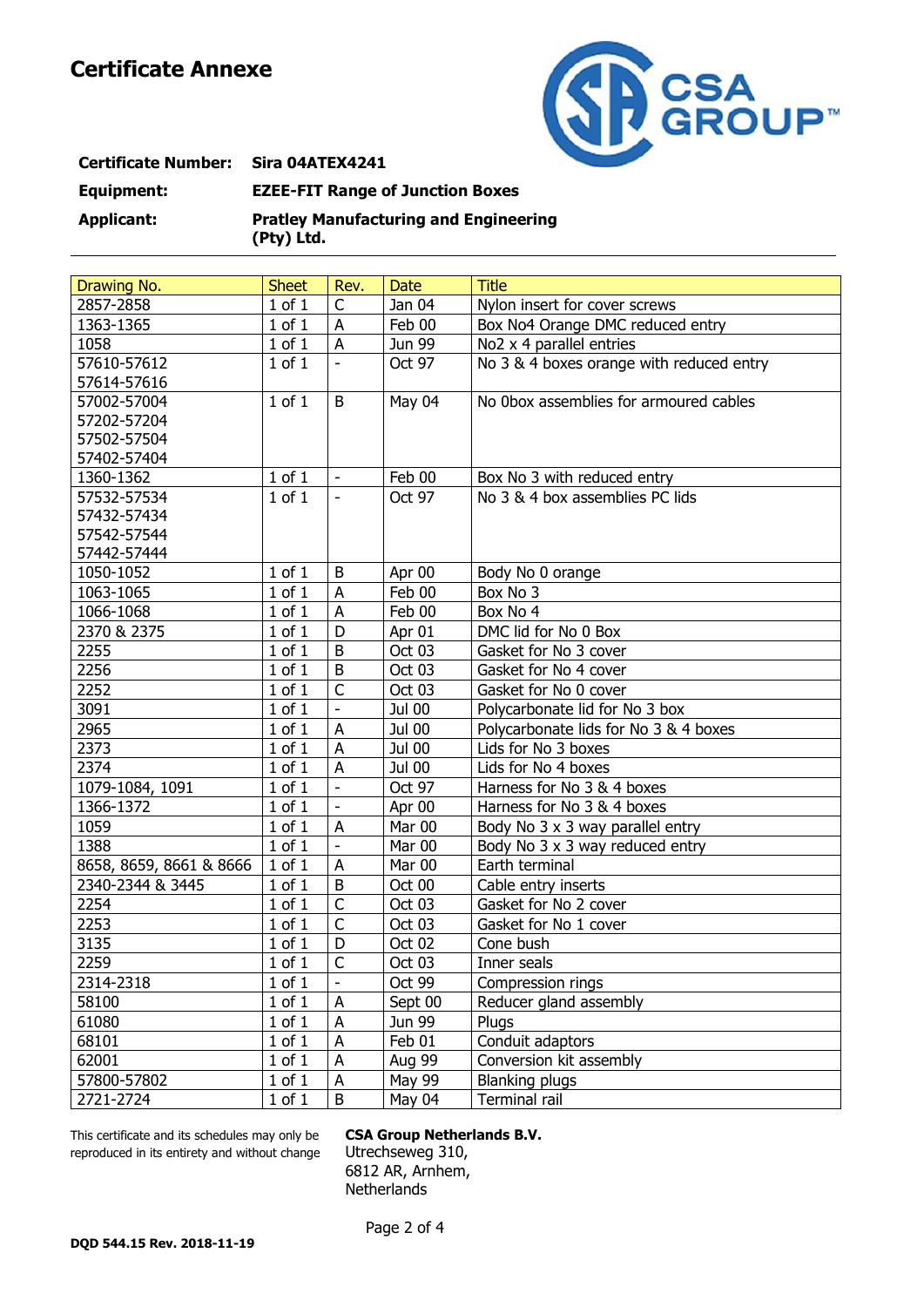

## **Certificate Number: Sira 04ATEX4241 Equipment: EZEE-FIT Range of Junction Boxes Applicant: Pratley Manufacturing and Engineering (Pty) Ltd.**

| Drawing No. | <b>Sheet</b> | Rev.                      | <b>Date</b> | <b>Title</b>                          |
|-------------|--------------|---------------------------|-------------|---------------------------------------|
| 2028-2032   | $1$ of $1$   | A                         | Oct 99      | Compression nuts                      |
| EX1000      | $1$ of $1$   | $\blacksquare$            | Aug 04      | IW 50 end plate for Kwikblok terminal |
| EX1001      | $1$ of $1$   | $\Box$                    | Aug 04      | SK35 end clamp                        |
| EX1002      | $1$ of $1$   | $\Box$                    | Aug 04      | Bridging bar                          |
| EX1005      | $1$ of $1$   | $\overline{\phantom{a}}$  | Aug 04      | Griplok holders                       |
| EX1006      | $1$ of $1$   | $\overline{\phantom{a}}$  | Aug 04      | Spring shoe                           |
| EX0995      | $1$ of $1$   | $\blacksquare$            | Aug 04      | IK terminals                          |
| EX0997      | $1$ of $1$   | $\overline{\phantom{a}}$  | 18 Aug 04   | IW2 end plate                         |
| EX1010      | $1$ of $1$   | $\blacksquare$            | Aug 04      | Rating list                           |
| EX0998      | $1$ of $1$   | $\overline{\phantom{a}}$  | Aug 04      | IW4 end plate                         |
| EX0999      | $1$ of $1$   | $\blacksquare$            | Aug 04      | IW16 end plate                        |
| 1036        | $1$ of $1$   | A                         | Mar 00      | Grey body No 3                        |
| 1392        | $1$ of $1$   | $\blacksquare$            | Mar 00      | Grey body No 3                        |
| 1003-1005   | $1$ of $1$   | $\mathsf{C}$              | 15 Aug 92   | Grey body No 1                        |
| 1006-1008   | $1$ of $1$   | $\boldsymbol{\mathsf{A}}$ | Mar 00      | Grey Body No 2                        |
| 1012-1014   | $1$ of $1$   | $\boldsymbol{\mathsf{A}}$ | Feb 00      | Grey body No 4                        |
| 1034        | $1$ of $1$   | $\overline{A}$            | Mar 00      | Grey body No 2                        |
| 1035        | $1$ of $1$   | $\overline{A}$            | Jun 99      | Grey body No 2                        |
| 1303-1305   | $1$ of $1$   | $\boldsymbol{\mathsf{A}}$ | Jun 96      | Black body No 2                       |
| 1032        | $1$ of $1$   | $\mathsf{C}$              | 15 Aug 97   | Grey body No 1                        |
| 1328-1330   | $1$ of $1$   | $\blacksquare$            | Apr 97      | Black body No 1                       |
| 1405        | $1$ of $1$   | $\blacksquare$            | Jun 99      | Black body No 2                       |
| 1332-1334   | $1$ of $1$   | $\blacksquare$            | Jun 96      | Black body N0 2                       |
| 1389-1391   | $1$ of $1$   | $\Box$                    | Feb 00      | Grey body No 3                        |
| 1335        | $1$ of $1$   | ${\sf A}$                 | Mar 00      | Black body No 2                       |
| 1381        | $1$ of $1$   | $\overline{\phantom{a}}$  | Mar 00      | Grey body No 2                        |
| 1393        | $1$ of $1$   | $\blacksquare$            | Jun 99      | Grey body No 2                        |
| 1377-1379   | $1$ of $1$   | $\overline{\phantom{a}}$  | Mar 00      | Grey body No 2                        |
| 1380        | $1$ of $1$   | $\blacksquare$            | Mar 00      | Grey body No 1                        |
| 1300-1302   | $1$ of $1$   | A                         | Apr 97      | Black body No 1                       |
| 57012-57014 | $1$ of $1$   | $\blacksquare$            | Sept 97     | No 1 & 2 box assemblies               |
| 57022-57024 |              |                           |             |                                       |
| 57212-57214 |              |                           |             |                                       |
| 57222-57224 |              |                           |             |                                       |
| 57626-57628 | $1$ of $1$   | $\blacksquare$            | Sept 97     | No 1 & 2 Box assemblies               |
| 57630-57632 |              |                           |             |                                       |
| 1009-1011   | $1$ of $1$   | A                         | Feb 00      | Grey body No 3                        |
| 1312        | $1$ of $1$   | A                         | Jul 98      | Black body No 1                       |
| 1000-1002   | $1$ of $1$   | $\sf B$                   | Apr 00      | Grey body No 1                        |
| 1313        | $1$ of $1$   | ${\sf A}$                 | Mar 00      | Black body No 2                       |
| 1404        | $1$ of $1$   |                           | Jun 99      | Black body No 2                       |
| 1374-1376   | $1$ of $1$   |                           | Mar 00      | Grey body No 1                        |

This certificate and its schedules may only be **CSA Group Netherlands B.V.** reproduced in its entirety and without change Utrechseweg 310,